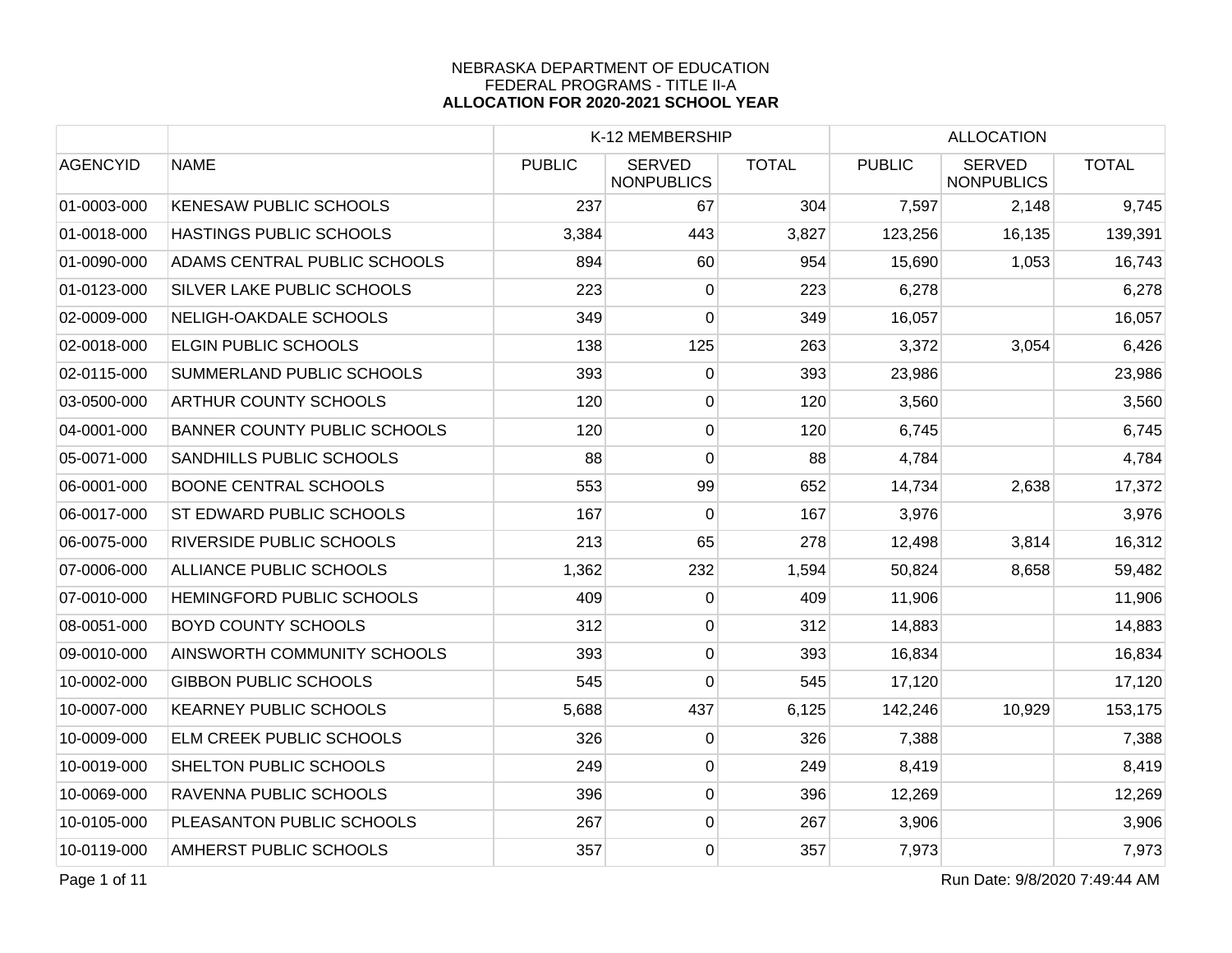|                 |                                               |               | K-12 MEMBERSHIP                    |              |               | <b>ALLOCATION</b>                  |              |
|-----------------|-----------------------------------------------|---------------|------------------------------------|--------------|---------------|------------------------------------|--------------|
| <b>AGENCYID</b> | <b>NAME</b>                                   | <b>PUBLIC</b> | <b>SERVED</b><br><b>NONPUBLICS</b> | <b>TOTAL</b> | <b>PUBLIC</b> | <b>SERVED</b><br><b>NONPUBLICS</b> | <b>TOTAL</b> |
| 11-0001-000     | <b>TEKAMAH-HERMAN COMMUNITY SCHS</b>          | 479           | 0                                  | 479          | 14,328        |                                    | 14,328       |
| 11-0014-000     | OAKLAND CRAIG PUBLIC SCHOOLS                  | 415           | 0                                  | 415          | 11,970        |                                    | 11,970       |
| 11-0020-000     | LYONS-DECATUR NORTHEAST SCHS                  | 259           | 0                                  | 259          | 9,800         |                                    | 9,800        |
| 12-0056-000     | <b>DAVID CITY PUBLIC SCHOOLS</b>              | 616           | 431                                | 1,047        | 14,376        | 10,058                             | 24,434       |
| 12-0502-000     | <b>EAST BUTLER PUBLIC SCHOOLS</b>             | 260           | 0                                  | 260          | 9,798         |                                    | 9,798        |
| 13-0001-000     | PLATTSMOUTH COMMUNITY SCHOOLS                 | 1,452         | 124                                | 1,576        | 48,347        | 4,129                              | 52,476       |
| 13-0022-000     | <b>WEEPING WATER PUBLIC SCHOOLS</b>           | 280           | $\overline{0}$                     | 280          | 7,556         |                                    | 7,556        |
| 13-0032-000     | LOUISVILLE PUBLIC SCHOOLS                     | 630           | $\overline{0}$                     | 630          | 12,839        |                                    | 12,839       |
| 13-0056-000     | <b>CONESTOGA PUBLIC SCHOOLS</b>               | 617           | $\overline{0}$                     | 617          | 14,956        |                                    | 14,956       |
| 13-0097-000     | ELMWOOD-MURDOCK PUBLIC SCHOOLS                | 412           | 0                                  | 412          | 5,133         |                                    | 5,133        |
| 14-0008-000     | HARTINGTON NEWCASTLE PUBLIC<br><b>SCHOOLS</b> | 343           | 140                                | 483          | 13,715        | 5,598                              | 19,313       |
| 14-0045-000     | <b>RANDOLPH PUBLIC SCHOOLS</b>                | 249           | $\overline{0}$                     | 249          | 9,186         |                                    | 9,186        |
| 14-0054-000     | LAUREL-CONCORD-COLERIDGE SCHOOL               | 420           | $\mathbf 0$                        | 420          | 14,372        |                                    | 14,372       |
| 14-0101-000     | <b>WYNOT PUBLIC SCHOOLS</b>                   | 170           | 45                                 | 215          | 3,983         | 1,054                              | 5,037        |
| 15-0010-000     | <b>CHASE COUNTY SCHOOLS</b>                   | 617           | $\overline{0}$                     | 617          | 14,037        |                                    | 14,037       |
| 15-0536-000     | <b>WAUNETA-PALISADE PUBLIC SCHS</b>           | 206           | $\overline{0}$                     | 206          | 9,426         |                                    | 9,426        |
| 16-0006-000     | <b>VALENTINE COMMUNITY SCHOOLS</b>            | 580           | $\overline{0}$                     | 580          | 24,050        | $\Omega$                           | 24,050       |
| 16-0030-000     | <b>CODY-KILGORE PUBLIC SCHS</b>               | 152           | $\overline{0}$                     | 152          | 2,976         |                                    | 2,976        |
| 17-0001-000     | <b>SIDNEY PUBLIC SCHOOLS</b>                  | 1,173         | $\overline{0}$                     | 1,173        | 37,910        |                                    | 37,910       |
| 17-0003-000     | LEYTON PUBLIC SCHOOLS                         | 164           | $\overline{0}$                     | 164          | 5,050         |                                    | 5,050        |
| 17-0009-000     | POTTER-DIX PUBLIC SCHOOLS                     | 180           | $\overline{0}$                     | 180          | 2,707         |                                    | 2,707        |
| 18-0002-000     | <b>SUTTON PUBLIC SCHOOLS</b>                  | 382           | $\overline{0}$                     | 382          | 7,336         | $\Omega$                           | 7,336        |
| 18-0011-000     | HARVARD PUBLIC SCHOOLS                        | 250           | 0                                  | 250          | 11,163        |                                    | 11,163       |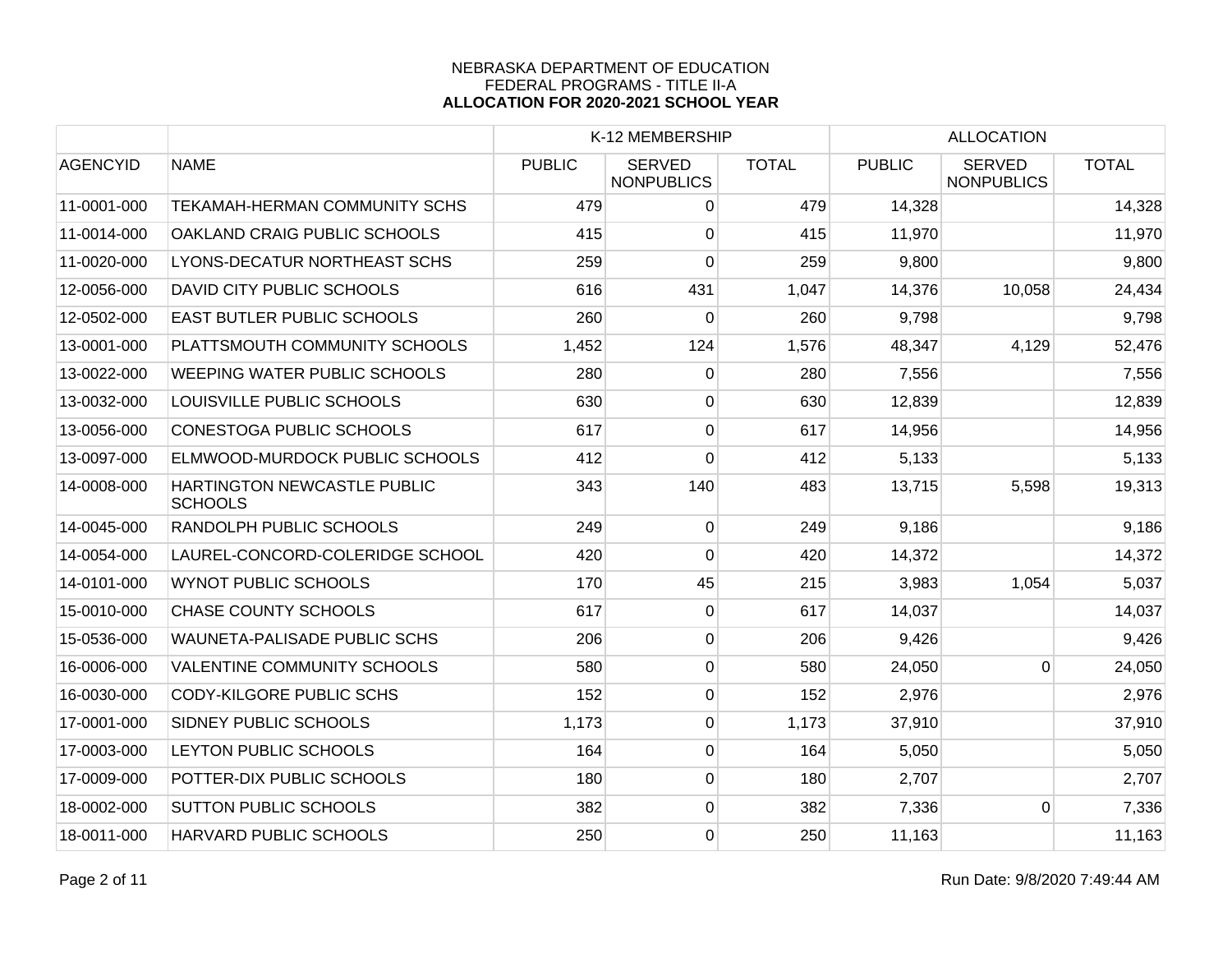|                 |                                              |               | K-12 MEMBERSHIP                    |              |               | <b>ALLOCATION</b>                  |              |
|-----------------|----------------------------------------------|---------------|------------------------------------|--------------|---------------|------------------------------------|--------------|
| <b>AGENCYID</b> | <b>NAME</b>                                  | <b>PUBLIC</b> | <b>SERVED</b><br><b>NONPUBLICS</b> | <b>TOTAL</b> | <b>PUBLIC</b> | <b>SERVED</b><br><b>NONPUBLICS</b> | <b>TOTAL</b> |
| 19-0039-000     | LEIGH COMMUNITY SCHOOLS                      | 207           | 0                                  | 207          | 4,336         |                                    | 4,336        |
| 19-0058-000     | <b>CLARKSON PUBLIC SCHOOLS</b>               | 191           | 22                                 | 213          | 5,723         | 659                                | 6,382        |
| 19-0070-000     | HOWELLS-DODGE CONSOLIDATED<br><b>SCHOOLS</b> | 258           | 72                                 | 330          | 7,615         | 2,126                              | 9,741        |
| 19-0123-000     | <b>SCHUYLER COMMUNITY SCHOOLS</b>            | 1,825         | 0                                  | 1,825        | 57,002        |                                    | 57,002       |
| 20-0001-000     | WEST POINT PUBLIC SCHOOLS                    | 684           | 444                                | 1,128        | 17,600        | 11,424                             | 29,024       |
| 20-0020-000     | <b>BANCROFT-ROSALIE COMM SCHOOLS</b>         | 281           | $\overline{0}$                     | 281          | 7,038         |                                    | 7,038        |
| 20-0030-000     | WISNER-PILGER PUBLIC SCHOOLS                 | 399           | $\overline{0}$                     | 399          | 10,420        |                                    | 10,420       |
| 21-0015-000     | ANSELMO-MERNA PUBLIC SCHOOLS                 | 266           | $\overline{0}$                     | 266          | 6,793         |                                    | 6,793        |
| 21-0025-000     | <b>BROKEN BOW PUBLIC SCHOOLS</b>             | 770           | $\boldsymbol{0}$                   | 770          | 27,121        |                                    | 27,121       |
| 21-0044-000     | <b>ANSLEY PUBLIC SCHOOLS</b>                 | 176           | $\overline{0}$                     | 176          | 6,698         |                                    | 6,698        |
| 21-0084-000     | <b>SARGENT PUBLIC SCHOOLS</b>                | 159           | $\overline{0}$                     | 159          | 7,008         |                                    | 7,008        |
| 21-0089-000     | <b>ARNOLD PUBLIC SCHOOLS</b>                 | 175           | $\overline{0}$                     | 175          | 5,031         |                                    | 5,031        |
| 21-0180-000     | <b>CALLAWAY PUBLIC SCHOOLS</b>               | 182           | 0                                  | 182          | 7,539         |                                    | 7,539        |
| 22-0011-000     | SO SIOUX CITY COMMUNITY SCHS                 | 3,628         | 150                                | 3,778        | 131,835       | 5,451                              | 137,286      |
| 22-0031-000     | <b>HOMER COMMUNITY SCHOOLS</b>               | 398           | 0                                  | 398          | 5,194         |                                    | 5,194        |
| 23-0002-000     | <b>CHADRON PUBLIC SCHOOLS</b>                | 924           | $\overline{0}$                     | 924          | 30,904        | $\Omega$                           | 30,904       |
| 23-0071-000     | <b>CRAWFORD PUBLIC SCHOOLS</b>               | 168           | $\overline{0}$                     | 168          | 9,246         |                                    | 9,246        |
| 24-0001-000     | LEXINGTON PUBLIC SCHOOLS                     | 2,903         | $\overline{0}$                     | 2,903        | 100,936       |                                    | 100,936      |
| 24-0004-000     | <b>OVERTON PUBLIC SCHOOLS</b>                | 274           | $\overline{0}$                     | 274          | 7,690         |                                    | 7,690        |
| 24-0011-000     | <b>COZAD COMMUNITY SCHOOLS</b>               | 891           | $\overline{0}$                     | 891          | 32,695        |                                    | 32,695       |
| 24-0020-000     | <b>GOTHENBURG PUBLIC SCHOOLS</b>             | 854           | $\overline{0}$                     | 854          | 25,804        |                                    | 25,804       |
| 24-0101-000     | SUMNER-EDDYVILLE-MILLER SCHS                 | 200           | $\overline{0}$                     | 200          | 6,524         |                                    | 6,524        |
| 25-0025-000     | <b>CREEK VALLEY SCHOOLS</b>                  | 187           | 0                                  | 187          | 11,939        |                                    | 11,939       |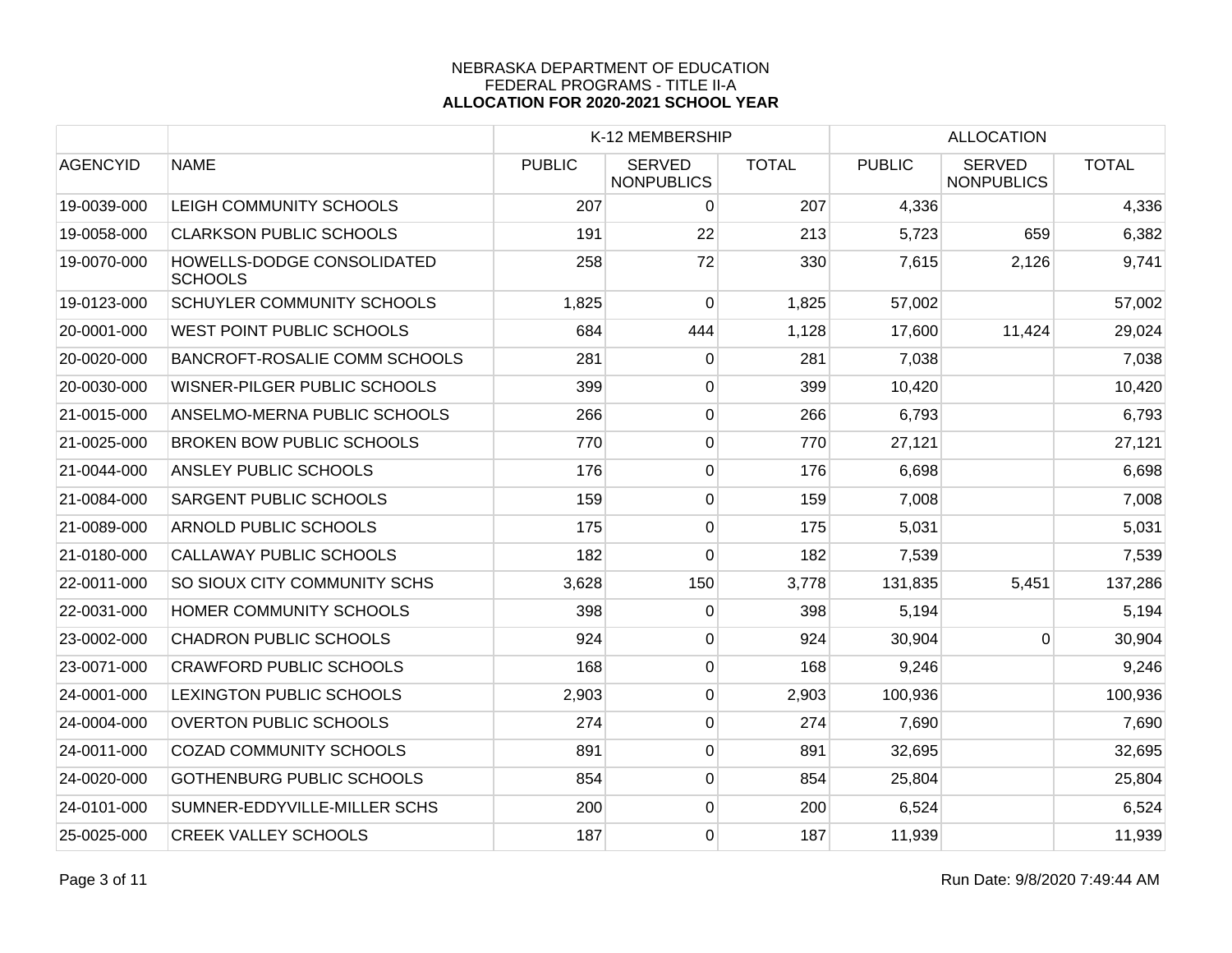|                 |                                       |               | K-12 MEMBERSHIP                    |              | <b>ALLOCATION</b> |                                    |              |
|-----------------|---------------------------------------|---------------|------------------------------------|--------------|-------------------|------------------------------------|--------------|
| <b>AGENCYID</b> | <b>NAME</b>                           | <b>PUBLIC</b> | <b>SERVED</b><br><b>NONPUBLICS</b> | <b>TOTAL</b> | <b>PUBLIC</b>     | <b>SERVED</b><br><b>NONPUBLICS</b> | <b>TOTAL</b> |
| 25-0095-000     | SOUTH PLATTE PUBLIC SCHOOLS           | 198           | 0                                  | 198          | 5,404             |                                    | 5,404        |
| 26-0001-000     | PONCA PUBLIC SCHOOLS                  | 419           | 0                                  | 419          | 10,733            |                                    | 10,733       |
| 26-0070-000     | ALLEN CONSOLIDATED SCHOOLS            | 135           | $\overline{0}$                     | 135          | 6,209             |                                    | 6,209        |
| 26-0561-000     | EMERSON-HUBBARD PUBLIC SCHOOLS        | 229           | 0                                  | 229          | 10,492            |                                    | 10,492       |
| 27-0001-000     | <b>FREMONT PUBLIC SCHOOLS</b>         | 4,553         | 570                                | 5,123        | 120,581           | 15,096                             | 135,677      |
| 27-0062-000     | <b>SCRIBNER-SNYDER COMMUNITY SCHS</b> | 189           | 0                                  | 189          | 12,909            |                                    | 12,909       |
| 27-0594-000     | <b>LOGAN VIEW PUBLIC SCHOOLS</b>      | 541           | 0                                  | 541          | 13,064            |                                    | 13,064       |
| 27-0595-000     | NORTH BEND CENTRAL PUBLIC SCHS        | 583           | $\overline{0}$                     | 583          | 10,676            |                                    | 10,676       |
| 28-0001-000     | OMAHA PUBLIC SCHOOLS                  | 50,640        | 9,317                              | 59,957       | 2,112,381         | 388,644                            | 2,501,025    |
| 28-0010-000     | <b>ELKHORN PUBLIC SCHOOLS</b>         | 9,928         | 934                                | 10,862       | 64,785            | 6,095                              | 70,880       |
| 28-0015-000     | DOUGLAS CO WEST COMMUNITY SCHS        | 892           | 0                                  | 892          | 17,824            |                                    | 17,824       |
| 28-0017-000     | MILLARD PUBLIC SCHOOLS                | 23,241        | 2,652                              | 25,893       | 299,643           | 34,191                             | 333,834      |
| 28-0054-000     | <b>RALSTON PUBLIC SCHOOLS</b>         | 3,191         | 347                                | 3,538        | 77,106            | 8,385                              | 85,491       |
| 28-0059-000     | BENNINGTON PUBLIC SCHOOLS             | 3,209         | 67                                 | 3,276        | 17,072            | 356                                | 17,428       |
| 28-0066-000     | <b>WESTSIDE COMMUNITY SCHOOLS</b>     | 5,930         | 2,650                              | 8,580        | 70,601            | 31,549                             | 102,150      |
| 29-0117-000     | DUNDY CO STRATTON PUBLIC SCHS         | 311           | 0                                  | 311          | 15,765            |                                    | 15,765       |
| 30-0001-000     | <b>EXETER-MILLIGAN PUBLIC SCHOOLS</b> | 148           | 0                                  | 148          | 4,061             |                                    | 4,061        |
| 30-0025-000     | FILLMORE CENTRAL PUBLIC SCHS          | 543           | $\overline{0}$                     | 543          | 12,554            |                                    | 12,554       |
| 30-0054-000     | SHICKLEY PUBLIC SCHOOLS               | 135           | 0                                  | 135          | 4,311             |                                    | 4,311        |
| 31-0506-000     | <b>FRANKLIN PUBLIC SCHOOLS</b>        | 267           | 0                                  | 267          | 9,822             |                                    | 9,822        |
| 32-0046-000     | <b>MAYWOOD PUBLIC SCHOOLS</b>         | 138           | 0                                  | 138          | 4,546             |                                    | 4,546        |
| 32-0095-000     | EUSTIS-FARNAM PUBLIC SCHOOLS          | 161           | 0                                  | 161          | 4,710             |                                    | 4,710        |
| 32-0125-000     | MEDICINE VALLEY PUBLIC SCHOOLS        | 207           | 0                                  | 207          | 7,988             |                                    | 7,988        |
| 33-0018-000     | <b>ARAPAHOE PUBLIC SCHOOLS</b>        | 317           | $\overline{0}$                     | 317          | 12,005            |                                    | 12,005       |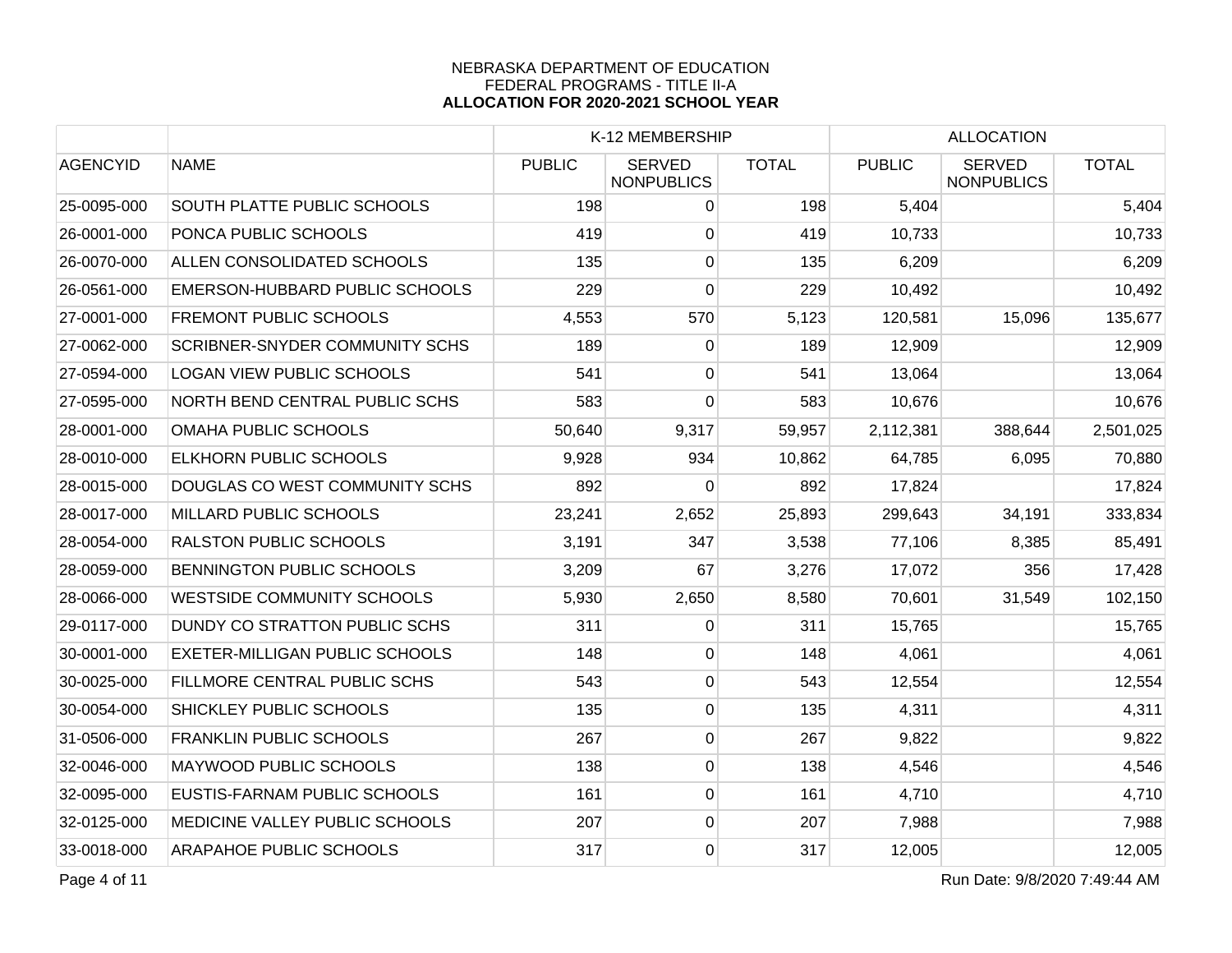|                 |                                    | K-12 MEMBERSHIP |                                    |              | <b>ALLOCATION</b> |                                    |              |
|-----------------|------------------------------------|-----------------|------------------------------------|--------------|-------------------|------------------------------------|--------------|
| <b>AGENCYID</b> | <b>NAME</b>                        | <b>PUBLIC</b>   | <b>SERVED</b><br><b>NONPUBLICS</b> | <b>TOTAL</b> | <b>PUBLIC</b>     | <b>SERVED</b><br><b>NONPUBLICS</b> | <b>TOTAL</b> |
| 33-0021-000     | <b>CAMBRIDGE PUBLIC SCHOOLS</b>    | 283             | $\overline{0}$                     | 283          | 7,874             |                                    | 7,874        |
| 33-0540-000     | <b>SOUTHERN VALLEY SCHOOLS</b>     | 329             | $\overline{0}$                     | 329          | 17,055            |                                    | 17,055       |
| 34-0001-000     | SOUTHERN SCHOOL DISTRICT 1         | 355             | 0                                  | 355          | 16,975            |                                    | 16,975       |
| 34-0015-000     | <b>BEATRICE PUBLIC SCHOOLS</b>     | 1,890           | 156                                | 2,046        | 61,903            | 5,109                              | 67,012       |
| 34-0034-000     | <b>FREEMAN PUBLIC SCHOOLS</b>      | 404             | 0                                  | 404          | 6,851             |                                    | 6,851        |
| 34-0100-000     | DILLER-ODELL PUBLIC SCHOOLS        | 222             | $\overline{0}$                     | 222          | 4,436             |                                    | 4,436        |
| 35-0001-000     | <b>GARDEN COUNTY SCHOOLS</b>       | 241             | $\overline{0}$                     | 241          | 15,261            |                                    | 15,261       |
| 36-0100-000     | <b>BURWELL PUBLIC SCHOOLS</b>      | 273             | $\overline{0}$                     | 273          | 10,947            |                                    | 10,947       |
| 37-0030-000     | <b>ELWOOD PUBLIC SCHOOLS</b>       | 196             | $\overline{0}$                     | 196          | 7,240             |                                    | 7,240        |
| 38-0011-000     | <b>HYANNIS AREA SCHOOLS</b>        | 132             | $\overline{0}$                     | 132          | 6,479             |                                    | 6,479        |
| 39-0060-000     | CENTRAL VALLEY PUBLIC SCHOOLS      | 272             | 0                                  | 272          | 13,377            |                                    | 13,377       |
| 40-0002-000     | <b>GRAND ISLAND PUBLIC SCHOOLS</b> | 9,365           | 480                                | 9,845        | 371,093           | 19,021                             | 390,114      |
| 40-0082-000     | NORTHWEST PUBLIC SCHOOLS           | 1,539           | $\overline{0}$                     | 1,539        | 21,511            |                                    | 21,511       |
| 40-0083-000     | <b>WOOD RIVER RURAL SCHOOLS</b>    | 485             | $\overline{0}$                     | 485          | 24,592            |                                    | 24,592       |
| 40-0126-000     | DONIPHAN-TRUMBULL PUBLIC SCHS      | 434             | $\overline{0}$                     | 434          | 11,503            |                                    | 11,503       |
| 41-0002-000     | <b>GILTNER PUBLIC SCHOOLS</b>      | 189             | 0                                  | 189          | 2,371             |                                    | 2,371        |
| 41-0091-000     | HAMPTON PUBLIC SCHOOL              | 150             | 24                                 | 174          | 2,197             | 352                                | 2,549        |
| 41-0504-000     | <b>AURORA PUBLIC SCHOOLS</b>       | 1,213           | $\overline{0}$                     | 1,213        | 24,584            |                                    | 24,584       |
| 42-0002-000     | <b>ALMA PUBLIC SCHOOLS</b>         | 339             | $\overline{0}$                     | 339          | 7,264             |                                    | 7,264        |
| 43-0079-000     | HAYES CENTER PUBLIC SCHOOLS        | 103             | $\overline{0}$                     | 103          | 4,201             |                                    | 4,201        |
| 44-0070-000     | <b>HITCHCOCK CO SCH SYSTEM</b>     | 270             | 0                                  | 270          | 14,673            |                                    | 14,673       |
| 45-0007-000     | O'NEILL PUBLIC SCHOOLS             | 744             | 186                                | 930          | 23,635            | 5,909                              | 29,544       |
| 45-0044-000     | <b>STUART PUBLIC SCHOOLS</b>       | 159             | 0                                  | 159          | 6,011             |                                    | 6,011        |
| 45-0137-000     | <b>CHAMBERS PUBLIC SCHOOLS</b>     | 132             | $\overline{0}$                     | 132          | 4,296             |                                    | 4,296        |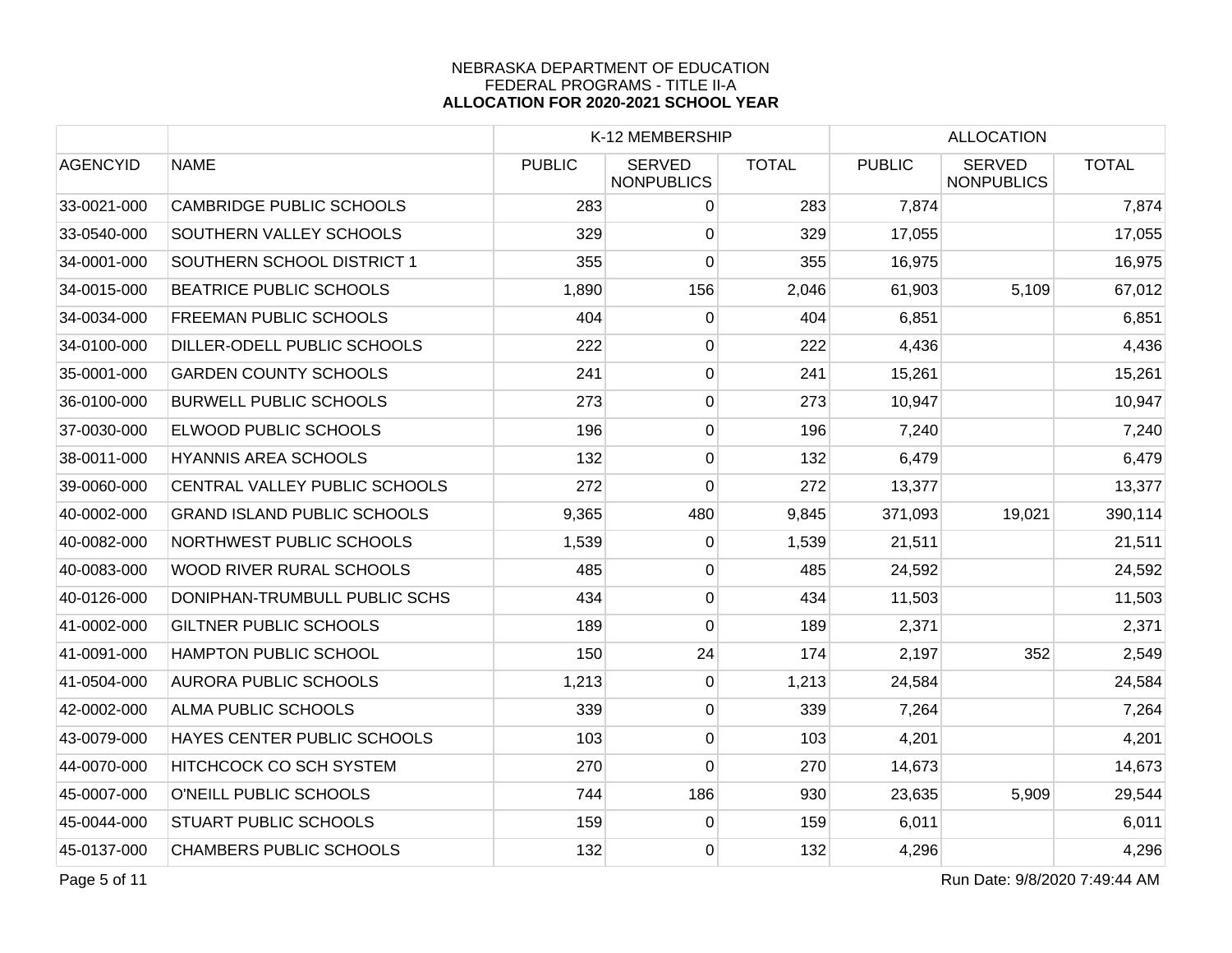|                 |                                                     |               | K-12 MEMBERSHIP                    |              |               | <b>ALLOCATION</b>                  |              |  |
|-----------------|-----------------------------------------------------|---------------|------------------------------------|--------------|---------------|------------------------------------|--------------|--|
| <b>AGENCYID</b> | <b>NAME</b>                                         | <b>PUBLIC</b> | <b>SERVED</b><br><b>NONPUBLICS</b> | <b>TOTAL</b> | <b>PUBLIC</b> | <b>SERVED</b><br><b>NONPUBLICS</b> | <b>TOTAL</b> |  |
| 45-0239-000     | WEST HOLT PUBLIC SCHOOLS                            | 403           | 40                                 | 443          | 11,469        | 1,138                              | 12,607       |  |
| 46-0001-000     | <b>MULLEN PUBLIC SCHOOLS</b>                        | 162           | 0                                  | 162          | 5,438         |                                    | 5,438        |  |
| 47-0001-000     | <b>ST PAUL PUBLIC SCHOOLS</b>                       | 655           | $\overline{0}$                     | 655          | 18,555        |                                    | 18,555       |  |
| 47-0100-000     | <b>CENTURA PUBLIC SCHOOLS</b>                       | 459           | $\overline{0}$                     | 459          | 11,960        | $\overline{0}$                     | 11,960       |  |
| 47-0103-000     | <b>ELBA PUBLIC SCHOOLS</b>                          | 103           | $\overline{0}$                     | 103          | 3,042         |                                    | 3,042        |  |
| 48-0008-000     | <b>FAIRBURY PUBLIC SCHOOLS</b>                      | 820           | $\pmb{0}$                          | 820          | 30,969        |                                    | 30,969       |  |
| 48-0300-000     | TRI COUNTY PUBLIC SCHOOLS                           | 402           | 51                                 | 453          | 7,724         | 980                                | 8,704        |  |
| 48-0303-000     | <b>MERIDIAN PUBLIC SCHOOLS</b>                      | 215           | $\mathbf 0$                        | 215          | 3,758         |                                    | 3,758        |  |
| 49-0033-000     | <b>STERLING PUBLIC SCHOOLS</b>                      | 183           | $\mathbf 0$                        | 183          | 6,896         |                                    | 6,896        |  |
| 49-0050-000     | JOHNSON CO CENTRAL PUBLIC SCHS                      | 456           | 20                                 | 476          | 17,138        | 752                                | 17,890       |  |
| 50-0001-000     | WILCOX-HILDRETH PUBLIC SCHOOLS                      | 198           | 0                                  | 198          | 7,461         |                                    | 7,461        |  |
| 50-0501-000     | <b>AXTELL COMMUNITY SCHOOLS</b>                     | 260           | $\mathbf 0$                        | 260          | 4,692         |                                    | 4,692        |  |
| 50-0503-000     | MINDEN PUBLIC SCHOOLS                               | 784           | $\mathbf 0$                        | 784          | 24,843        |                                    | 24,843       |  |
| 51-0001-000     | OGALLALA PUBLIC SCHOOLS                             | 870           | 63                                 | 933          | 36,870        | 2,670                              | 39,540       |  |
| 51-0006-000     | PAXTON CONSOLIDATED SCHOOLS                         | 210           | $\pmb{0}$                          | 210          | 3,825         |                                    | 3,825        |  |
| 52-0100-000     | <b>KEYA PAHA COUNTY SCHOOLS</b>                     | 91            | $\mathbf 0$                        | 91           | 7,512         |                                    | 7,512        |  |
| 53-0001-000     | KIMBALL PUBLIC SCHOOLS                              | 363           | $\mathbf 0$                        | 363          | 17,847        |                                    | 17,847       |  |
| 54-0013-000     | <b>CREIGHTON COMMUNITY PUBLIC</b><br><b>SCHOOLS</b> | 273           | 32                                 | 305          | 10,231        | 1,199                              | 11,430       |  |
| 54-0096-000     | <b>CROFTON COMMUNITY SCHOOLS</b>                    | 319           | 92                                 | 411          | 8,091         | 2,333                              | 10,424       |  |
| 54-0501-000     | NIOBRARA PUBLIC SCHOOLS                             | 210           | 0                                  | 210          | 4,296         |                                    | 4,296        |  |
| 54-0505-000     | SANTEE COMMUNITY SCHOOLS                            | 160           | $\mathbf 0$                        | 160          | 9,490         |                                    | 9,490        |  |
| 54-0576-000     | <b>WAUSA PUBLIC SCHOOLS</b>                         | 222           | $\pmb{0}$                          | 222          | 5,269         |                                    | 5,269        |  |
| 54-0583-000     | <b>VERDIGRE PUBLIC SCHOOLS</b>                      | 141           | $\pmb{0}$                          | 141          | 11,658        |                                    | 11,658       |  |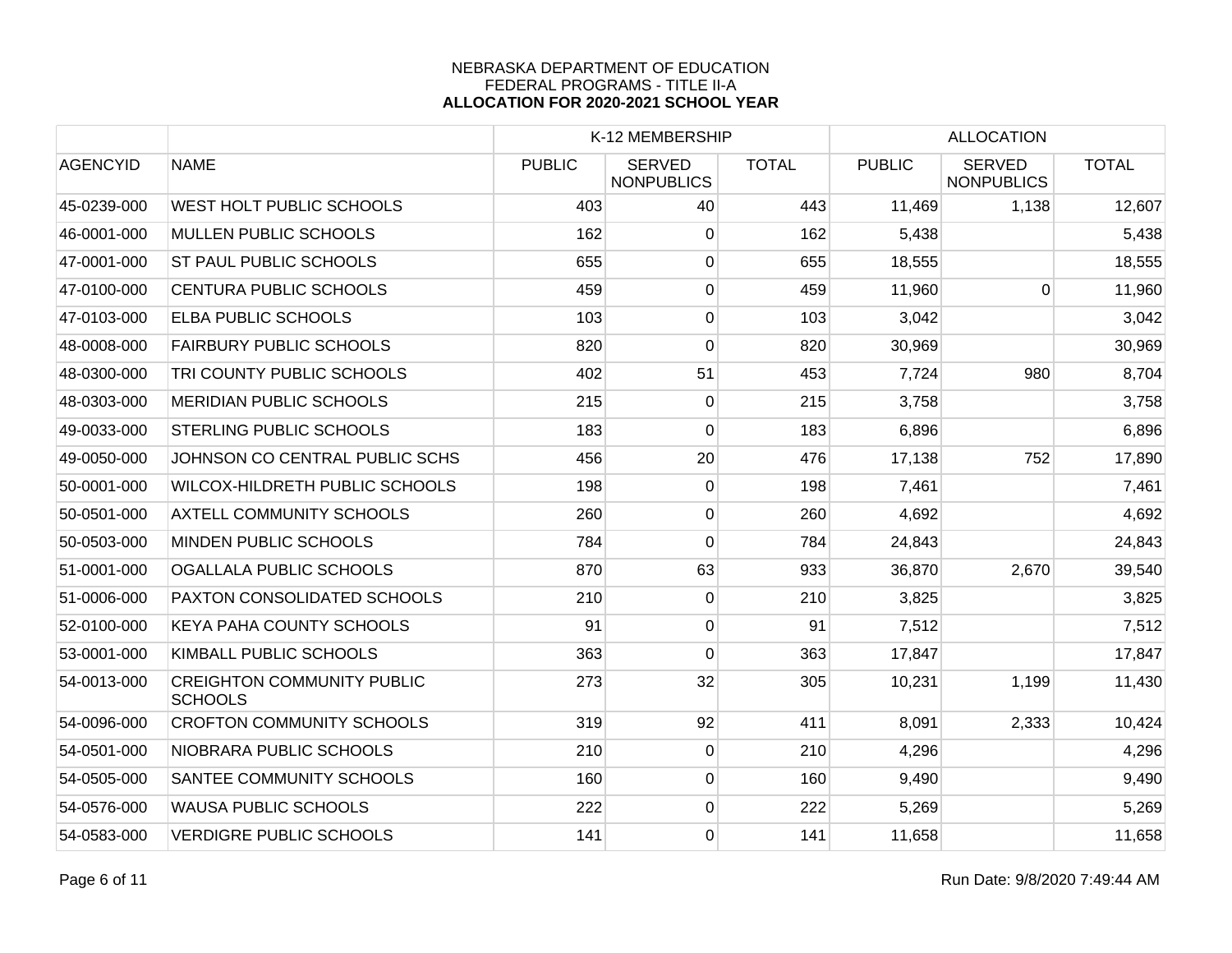|                                     |               |                                    |              |                                     | <b>ALLOCATION</b>                  |                           |
|-------------------------------------|---------------|------------------------------------|--------------|-------------------------------------|------------------------------------|---------------------------|
| <b>NAME</b>                         | <b>PUBLIC</b> | <b>SERVED</b><br><b>NONPUBLICS</b> | <b>TOTAL</b> | <b>PUBLIC</b>                       | <b>SERVED</b><br><b>NONPUBLICS</b> | <b>TOTAL</b>              |
| <b>BLOOMFIELD COMMUNITY SCHOOLS</b> | 259           | $\overline{0}$                     | 259          | 8,093                               |                                    | 8,093                     |
| <b>LINCOLN PUBLIC SCHOOLS</b>       | 40,459        | 5,923                              | 46,382       | 1,149,201                           | 168,237                            | 1,317,438                 |
| <b>WAVERLY SCHOOL DISTRICT 145</b>  | 2,072         | 18                                 | 2,090        | 42,225                              | 367                                | 42,592                    |
| <b>MALCOLM PUBLIC SCHOOLS</b>       | 595           | 0                                  | 595          | 6,176                               |                                    | 6,176                     |
| NORRIS SCHOOL DIST 160              | 2,412         | 0                                  | 2,412        | 31,453                              | $\Omega$                           | 31,453                    |
| RAYMOND CENTRAL PUBLIC SCHOOLS      | 639           | 0                                  | 639          | 14,532                              |                                    | 14,532                    |
| NORTH PLATTE PUBLIC SCHOOLS         | 3,884         | 358                                | 4,242        | 134,282                             | 12,377                             | 146,659                   |
| <b>BRADY PUBLIC SCHOOLS</b>         | 184           | $\overline{0}$                     | 184          | 6,692                               |                                    | 6,692                     |
| <b>MAXWELL PUBLIC SCHOOLS</b>       | 291           | $\overline{0}$                     | 291          | 6,241                               |                                    | 6,241                     |
| HERSHEY PUBLIC SCHOOLS              | 487           | $\overline{0}$                     | 487          | 10,108                              |                                    | 10,108                    |
| SUTHERLAND PUBLIC SCHOOLS           | 304           | $\pmb{0}$                          | 304          | 6,159                               |                                    | 6,159                     |
| <b>WALLACE PUBLIC SCH DIST 65 R</b> | 175           | $\overline{0}$                     |              | 3,251                               |                                    | 3,251                     |
| <b>STAPLETON PUBLIC SCHOOLS</b>     | 184           | $\overline{0}$                     | 184          | 4,944                               |                                    | 4,944                     |
| LOUP COUNTY PUBLIC SCHOOLS          | 66            | 0                                  |              | 4,701                               |                                    | 4,701                     |
| <b>MADISON PUBLIC SCHOOLS</b>       | 482           | 65                                 | 547          | 20,194                              | 2,723                              | 22,917                    |
| <b>NORFOLK PUBLIC SCHOOLS</b>       | 4,310         | 964                                | 5,274        | 117,890                             | 26,368                             | 144,258                   |
| <b>BATTLE CREEK PUBLIC SCHOOLS</b>  | 444           | 133                                | 577          | 10,047                              | 3,009                              | 13,056                    |
| NEWMAN GROVE PUBLIC SCHOOLS         | 152           | $\overline{0}$                     | 152          |                                     |                                    | 10,435                    |
| <b>ELKHORN VALLEY SCHOOLS</b>       | 401           | $\overline{0}$                     | 401          | 8,934                               |                                    | 8,934                     |
| MC PHERSON COUNTY SCHOOLS           | 64            | $\overline{0}$                     | 64           |                                     |                                    | 2,675                     |
| CENTRAL CITY PUBLIC SCHOOLS         | 702           | $\overline{0}$                     | 702          | 21,989                              | $\Omega$                           | 21,989                    |
| <b>PALMER PUBLIC SCHOOLS</b>        |               | $\overline{0}$                     |              | 5,211                               |                                    | 5,211                     |
| <b>BAYARD PUBLIC SCHOOLS</b>        | 357           | $\pmb{0}$                          | 357          |                                     |                                    | 21,460                    |
| <b>BRIDGEPORT PUBLIC SCHOOLS</b>    | 445           | $\overline{0}$                     | 445          | 11,957                              |                                    | 11,957                    |
|                                     |               |                                    | 276          | K-12 MEMBERSHIP<br>175<br>66<br>276 |                                    | 10,435<br>2,675<br>21,460 |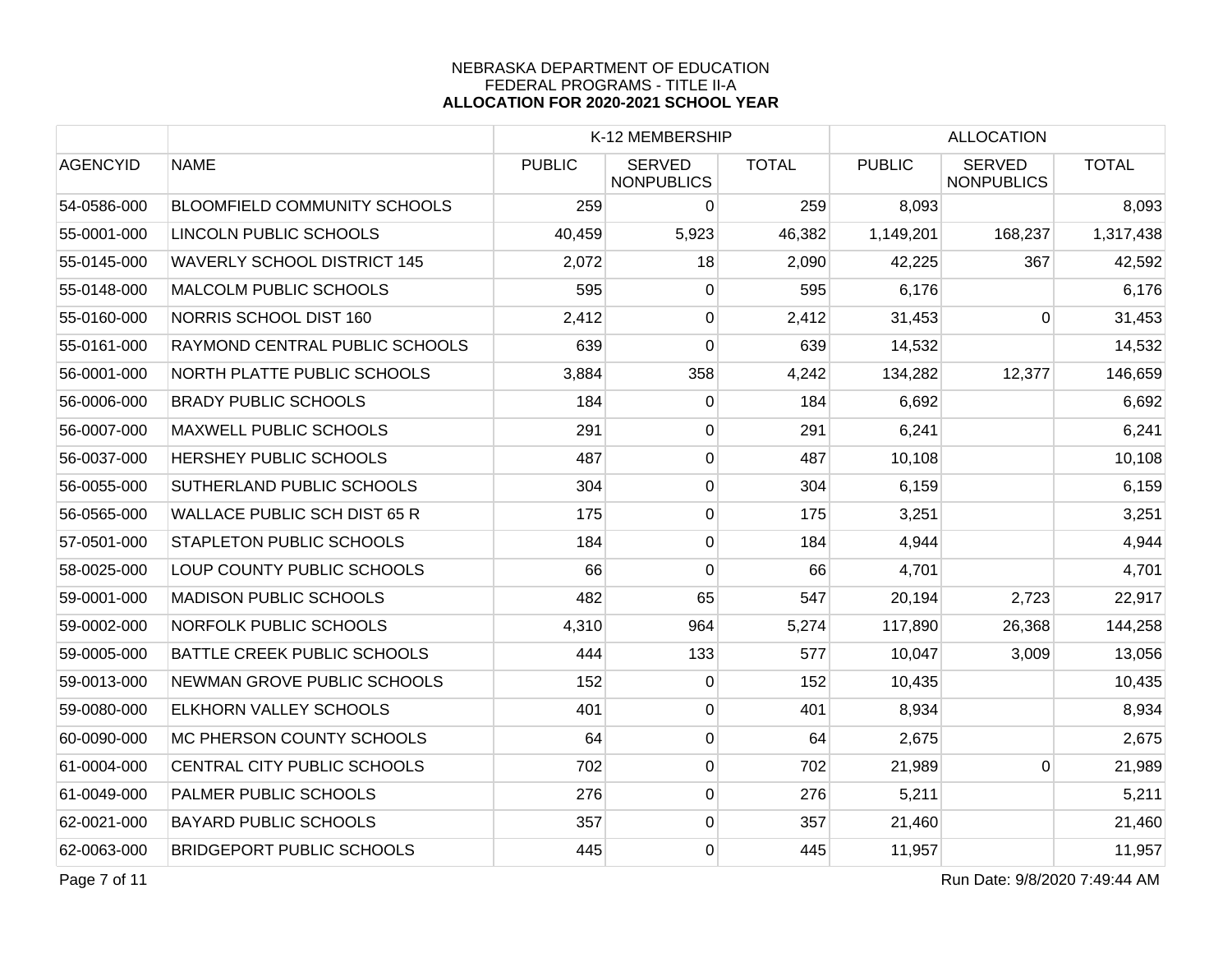| <b>AGENCYID</b><br><b>NAME</b><br><b>FULLERTON PUBLIC SCHOOLS</b><br>63-0001-000<br>TWIN RIVER PUBLIC SCHOOLS<br>63-0030-000 | JOHNSON-BROCK PUBLIC SCHOOLS            | <b>PUBLIC</b><br>311<br>401<br>317 | <b>SERVED</b><br><b>NONPUBLICS</b><br>$\overline{0}$<br>$\overline{0}$<br>$\overline{0}$ | <b>TOTAL</b><br>311<br>401 | <b>PUBLIC</b><br>7,360 | <b>SERVED</b><br><b>NONPUBLICS</b> | <b>TOTAL</b><br>7,360 |
|------------------------------------------------------------------------------------------------------------------------------|-----------------------------------------|------------------------------------|------------------------------------------------------------------------------------------|----------------------------|------------------------|------------------------------------|-----------------------|
|                                                                                                                              |                                         |                                    |                                                                                          |                            |                        |                                    |                       |
|                                                                                                                              |                                         |                                    |                                                                                          |                            |                        |                                    |                       |
|                                                                                                                              |                                         |                                    |                                                                                          |                            | 14,134                 |                                    | 14,134                |
| 64-0023-000                                                                                                                  |                                         |                                    |                                                                                          | 317                        | 3,833                  |                                    | 3,833                 |
| <b>AUBURN PUBLIC SCHOOLS</b><br>64-0029-000                                                                                  |                                         | 828                                | $\overline{0}$                                                                           | 828                        | 26,794                 |                                    | 26,794                |
| <b>SUPERIOR PUBLIC SCHOOLS</b><br>65-0011-000                                                                                |                                         | 383                                | 0                                                                                        | 383                        | 16,057                 |                                    | 16,057                |
| 65-2005-000                                                                                                                  | <b>SOUTH CENTRAL NEBRASKA UNIFIED 5</b> | 582                                | $\overline{0}$                                                                           | 582                        | 23,376                 |                                    | 23,376                |
| 66-0027-000                                                                                                                  | SYRACUSE-DUNBAR-AVOCA SCHOOLS           | 726                                | $\overline{0}$                                                                           | 726                        | 14,385                 |                                    | 14,385                |
| 66-0111-000                                                                                                                  | NEBRASKA CITY PUBLIC SCHOOLS            | 1,362                              | 310                                                                                      | 1,672                      | 36,833                 | 8,384                              | 45,217                |
| 66-0501-000<br>PALMYRA DISTRICT OR 1                                                                                         |                                         | 560                                | 0                                                                                        | 560                        | 8,611                  |                                    | 8,611                 |
| 67-0001-000                                                                                                                  | PAWNEE CITY PUBLIC SCHOOLS              | 284                                | $\overline{0}$                                                                           | 284                        | 9,169                  |                                    | 9,169                 |
| 67-0069-000                                                                                                                  | LEWISTON CONSOLIDATED SCHOOLS           | 156                                | $\pmb{0}$                                                                                | 156                        | 7,231                  |                                    | 7,231                 |
| PERKINS COUNTY SCHOOLS<br>68-0020-000                                                                                        |                                         | 372                                | $\overline{0}$                                                                           | 372                        | 13,635                 |                                    | 13,635                |
| <b>HOLDREGE PUBLIC SCHOOLS</b><br>69-0044-000                                                                                |                                         | 1,034                              | 32                                                                                       | 1,066                      | 29,113                 | 901                                | 30,014                |
| 69-0054-000<br>BERTRAND PUBLIC SCHOOLS                                                                                       |                                         | 238                                | $\overline{0}$                                                                           | 238                        | 9,334                  |                                    | 9,334                 |
| 69-0055-000<br><b>LOOMIS PUBLIC SCHOOLS</b>                                                                                  |                                         | 228                                | 0                                                                                        | 228                        | 5,578                  |                                    | 5,578                 |
| 70-0002-000<br>PIERCE PUBLIC SCHOOLS                                                                                         |                                         | 644                                | 90                                                                                       | 734                        | 12,692                 | 1,774                              | 14,466                |
| PLAINVIEW PUBLIC SCHOOLS<br>70-0005-000                                                                                      |                                         | 304                                | 35                                                                                       | 339                        | 14,731                 | 1,696                              | 16,427                |
| 70-0542-000                                                                                                                  | OSMOND COMMUNITY SCHOOLS                | 196                                | $\overline{0}$                                                                           | 196                        | 5,895                  | $\Omega$                           | 5,895                 |
| <b>COLUMBUS PUBLIC SCHOOLS</b><br>71-0001-000                                                                                |                                         | 3,968                              | 1,008                                                                                    | 4,976                      | 91,812                 | 23,324                             | 115,136               |
| 71-0005-000                                                                                                                  | <b>LAKEVIEW COMMUNITY SCHOOLS</b>       | 880                                | 56                                                                                       | 936                        | 23,229                 | 1,478                              | 24,707                |
| 71-0067-000<br>HUMPHREY PUBLIC SCHOOLS                                                                                       |                                         | 237                                | 304                                                                                      | 541                        | 3,549                  | 4,553                              | 8,102                 |
| 72-0015-000                                                                                                                  | <b>CROSS COUNTY COMMUNITY SCHOOLS</b>   | 358                                | 0                                                                                        | 358                        | 7,614                  |                                    | 7,614                 |
| <b>OSCEOLA PUBLIC SCHOOLS</b><br>72-0019-000                                                                                 |                                         | 197                                | $\overline{0}$                                                                           | 197                        | 8,944                  |                                    | 8,944                 |
| 72-0032-000                                                                                                                  | SHELBY - RISING CITY PUBLIC SCHOOLS     | 376                                | $\overline{0}$                                                                           | 376                        | 8,760                  |                                    | 8,760                 |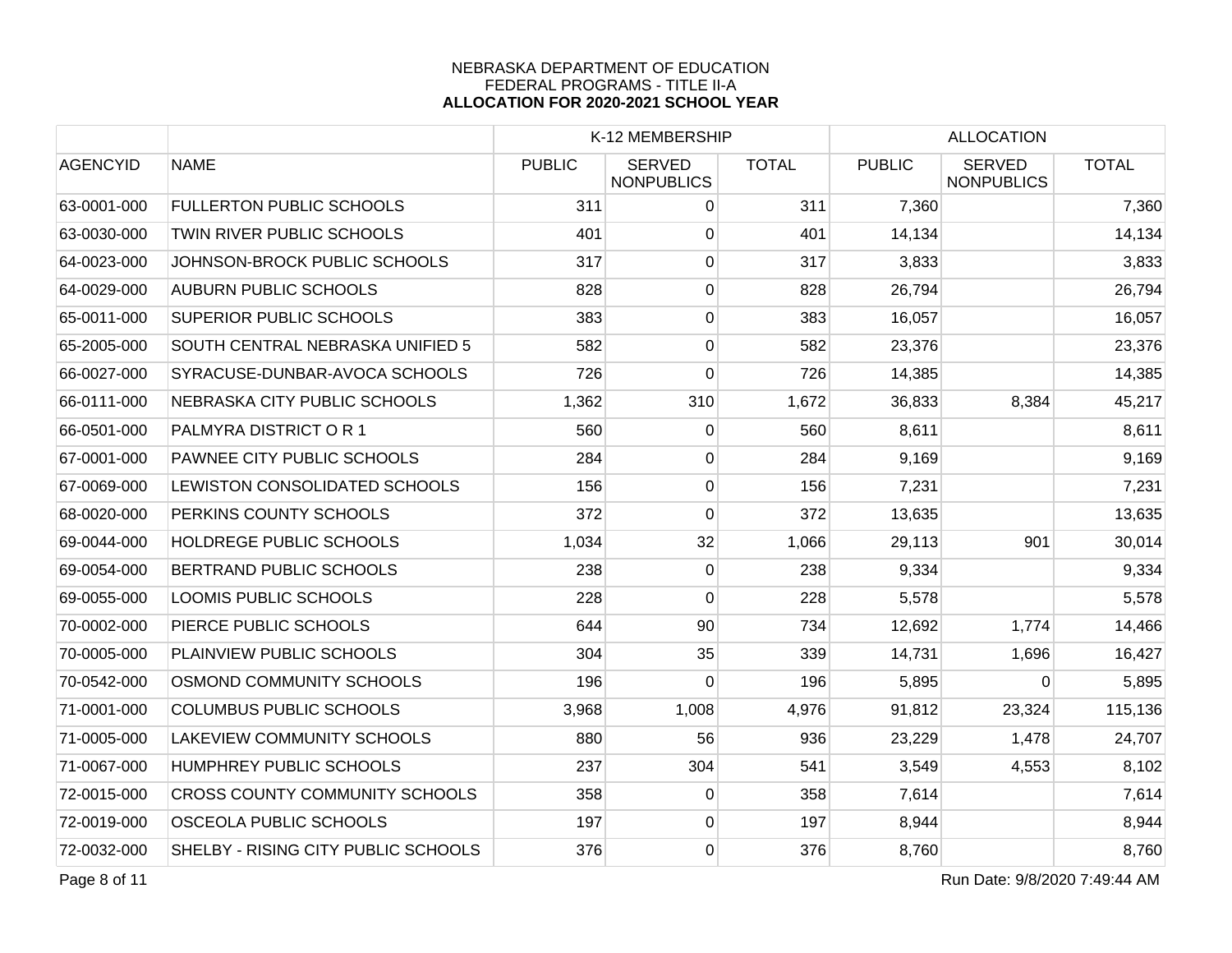|                 |                                                    |               | K-12 MEMBERSHIP                    |              |               | <b>ALLOCATION</b>                  |              |
|-----------------|----------------------------------------------------|---------------|------------------------------------|--------------|---------------|------------------------------------|--------------|
| <b>AGENCYID</b> | <b>NAME</b>                                        | <b>PUBLIC</b> | <b>SERVED</b><br><b>NONPUBLICS</b> | <b>TOTAL</b> | <b>PUBLIC</b> | <b>SERVED</b><br><b>NONPUBLICS</b> | <b>TOTAL</b> |
| 72-0075-000     | <b>HIGH PLAINS COMMUNITY SCHOOLS</b>               | 230           | 13                                 | 243          | 9,261         | 523                                | 9,784        |
| 73-0017-000     | MC COOK PUBLIC SCHOOLS                             | 1,392         | 128                                | 1,520        | 38,253        | 3,517                              | 41,770       |
| 73-0179-000     | SOUTHWEST PUBLIC SCHOOLS                           | 241           | $\mathbf 0$                        | 241          | 14,040        |                                    | 14,040       |
| 74-0056-000     | <b>FALLS CITY PUBLIC SCHOOLS</b>                   | 773           | 198                                | 971          | 26,304        | 6,738                              | 33,042       |
| 74-0070-000     | HUMBOLDT TABLE ROCK STEINAUER                      | 310           | 0                                  | 310          | 20,298        |                                    | 20,298       |
| 75-0100-000     | ROCK COUNTY PUBLIC SCHOOLS                         | 223           | 0                                  | 223          | 9,485         |                                    | 9,485        |
| 76-0002-000     | <b>CRETE PUBLIC SCHOOLS</b>                        | 1,894         | 84                                 | 1,978        | 51,270        | 2,274                              | 53,544       |
| 76-0044-000     | DORCHESTER PUBLIC SCHOOL                           | 205           | $\overline{0}$                     | 205          | 4,111         |                                    | 4,111        |
| 76-0068-000     | <b>FRIEND PUBLIC SCHOOLS</b>                       | 216           | 0                                  | 216          | 5,572         |                                    | 5,572        |
| 76-0082-000     | <b>WILBER-CLATONIA PUBLIC SCHOOLS</b>              | 601           | 0                                  | 601          | 17,694        |                                    | 17,694       |
| 77-0001-000     | <b>BELLEVUE PUBLIC SCHOOLS</b>                     | 9,263         | 295                                | 9,558        | 200,715       | 6,393                              | 207,108      |
| 77-0027-000     | PAPILLION LA VISTA COMMUNITY<br><b>SCHOOLS</b>     | 11,810        | 510                                | 12,320       | 171,484       | 7,405                              | 178,889      |
| 77-0037-000     | <b>GRETNA PUBLIC SCHOOLS</b>                       | 5,593         | $\overline{0}$                     | 5,593        | 34,298        |                                    | 34,298       |
| 77-0046-000     | SPRINGFIELD PLATTEVIEW COMMUNITY<br><b>SCHOOLS</b> | 1,107         | 0                                  | 1,107        | 22,157        |                                    | 22,157       |
| 78-0001-000     | ASHLAND-GREENWOOD PUBLIC SCHS                      | 963           | $\overline{0}$                     | 963          | 17,389        |                                    | 17,389       |
| 78-0009-000     | YUTAN PUBLIC SCHOOLS                               | 442           | 0                                  | 442          | 6,882         |                                    | 6,882        |
| 78-0039-000     | <b>WAHOO PUBLIC SCHOOLS</b>                        | 1,007         | 602                                | 1,609        | 15,721        | 9,398                              | 25,119       |
| 78-0072-000     | <b>MEAD PUBLIC SCHOOLS</b>                         | 242           | $\overline{0}$                     | 242          | 5,383         |                                    | 5,383        |
| 78-0107-000     | CEDAR BLUFFS PUBLIC SCHOOLS                        | 393           | 0                                  | 393          | 5,870         |                                    | 5,870        |
| 79-0002-000     | MINATARE PUBLIC SCHOOLS                            | 171           | 0                                  | 171          | 5,891         |                                    | 5,891        |
| 79-0011-000     | <b>MORRILL PUBLIC SCHOOLS</b>                      | 347           | 0                                  | 347          | 13,804        |                                    | 13,804       |
| 79-0016-000     | <b>GERING PUBLIC SCHOOLS</b>                       | 1,791         | $\overline{0}$                     | 1,791        | 67,108        |                                    | 67,108       |
| 79-0031-000     | MITCHELL PUBLIC SCHOOLS                            | 659           | $\overline{0}$                     | 659          | 28,953        |                                    | 28,953       |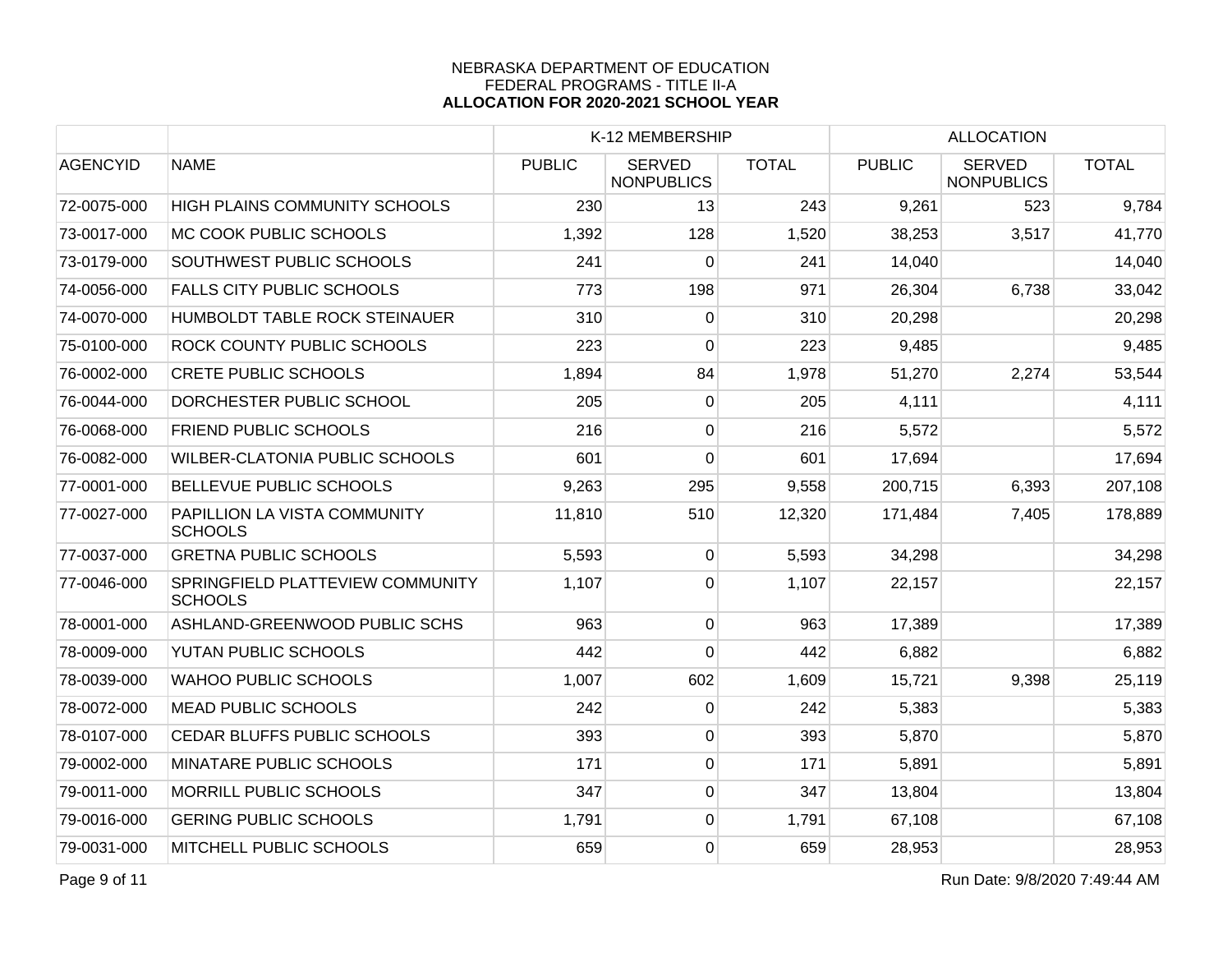|                 |                                         | K-12 MEMBERSHIP |                                    |              | <b>ALLOCATION</b> |                                    |              |
|-----------------|-----------------------------------------|-----------------|------------------------------------|--------------|-------------------|------------------------------------|--------------|
| <b>AGENCYID</b> | <b>NAME</b>                             | <b>PUBLIC</b>   | <b>SERVED</b><br><b>NONPUBLICS</b> | <b>TOTAL</b> | <b>PUBLIC</b>     | <b>SERVED</b><br><b>NONPUBLICS</b> | <b>TOTAL</b> |
| 79-0032-000     | <b>SCOTTSBLUFF PUBLIC SCHOOLS</b>       | 3,315           | 173                                | 3,488        | 137,628           | 7,183                              | 144,811      |
| 80-0005-000     | MILFORD PUBLIC SCHOOLS                  | 757             | 0                                  | 757          | 13,134            |                                    | 13,134       |
| 80-0009-000     | SEWARD PUBLIC SCHOOLS                   | 1,447           | 268                                | 1,715        | 27,590            | 5,110                              | 32,700       |
| 80-0567-000     | <b>CENTENNIAL PUBLIC SCHOOLS</b>        | 406             | 92                                 | 498          | 11,996            | 2,718                              | 14,714       |
| 81-0003-000     | HAY SPRINGS PUBLIC SCHOOLS              | 186             | $\overline{0}$                     | 186          | 4,474             |                                    | 4,474        |
| 81-0010-000     | <b>GORDON-RUSHVILLE PUBLIC SCHS</b>     | 561             | 0                                  | 561          | 38,653            |                                    | 38,653       |
| 82-0001-000     | LOUP CITY PUBLIC SCHOOLS                | 289             | 0                                  | 289          | 15,106            |                                    | 15,106       |
| 82-0015-000     | LITCHFIELD PUBLIC SCHOOLS               | 105             | 0                                  | 105          | 6,634             |                                    | 6,634        |
| 83-0500-000     | <b>SIOUX COUNTY PUBLIC SCHOOLS</b>      | 90              | $\mathbf 0$                        | 90           | 4,619             |                                    | 4,619        |
| 84-0003-000     | <b>STANTON COMMUNITY SCHOOLS</b>        | 377             | 0                                  | 377          | 8,351             |                                    | 8,351        |
| 85-0060-000     | DESHLER PUBLIC SCHOOLS                  | 235             | 0                                  | 235          | 11,698            | 0                                  | 11,698       |
| 85-0070-000     | THAYER CENTRAL COMMUNITY SCHS           | 390             | $\overline{0}$                     | 390          | 12,205            |                                    | 12,205       |
| 85-2001-000     | <b>BRUNING-DAVENPORT UNIFIED SYS</b>    | 160             | $\overline{0}$                     | 160          | 5,802             |                                    | 5,802        |
| 86-0001-000     | THEDFORD PUBLIC SCHOOLS                 | 124             | $\overline{0}$                     | 124          | 5,047             |                                    | 5,047        |
| 87-0001-000     | PENDER PUBLIC SCHOOLS                   | 351             | 0                                  | 351          | 12,757            |                                    | 12,757       |
| 87-0013-000     | <b>WALTHILL PUBLIC SCHOOLS</b>          | 274             | 0                                  | 274          | 25,755            |                                    | 25,755       |
| 87-0016-000     | UMO N HO N NATION PUBLIC SCHS           | 473             | 0                                  | 473          | 35,637            |                                    | 35,637       |
| 87-0017-000     | WINNEBAGO PUBLIC SCHOOLS DISTRICT<br>17 | 539             | 114                                | 653          | 32,773            | 6,932                              | 39,705       |
| 88-0005-000     | <b>ORD PUBLIC SCHOOLS</b>               | 543             | 40                                 | 583          | 18,160            | 1,338                              | 19,498       |
| 88-0021-000     | <b>ARCADIA PUBLIC SCHOOLS</b>           | 108             | 0                                  | 108          | 1,729             |                                    | 1,729        |
| 89-0001-000     | <b>BLAIR COMMUNITY SCHOOLS</b>          | 2,192           | 0                                  | 2,192        | 45,021            |                                    | 45,021       |
| 89-0003-000     | FORT CALHOUN COMMUNITY SCHS             | 709             | $\mathbf 0$                        | 709          | 7,197             |                                    | 7,197        |
| 89-0024-000     | ARLINGTON PUBLIC SCHOOLS                | 677             | 56                                 | 733          | 10,908            | 902                                | 11,810       |